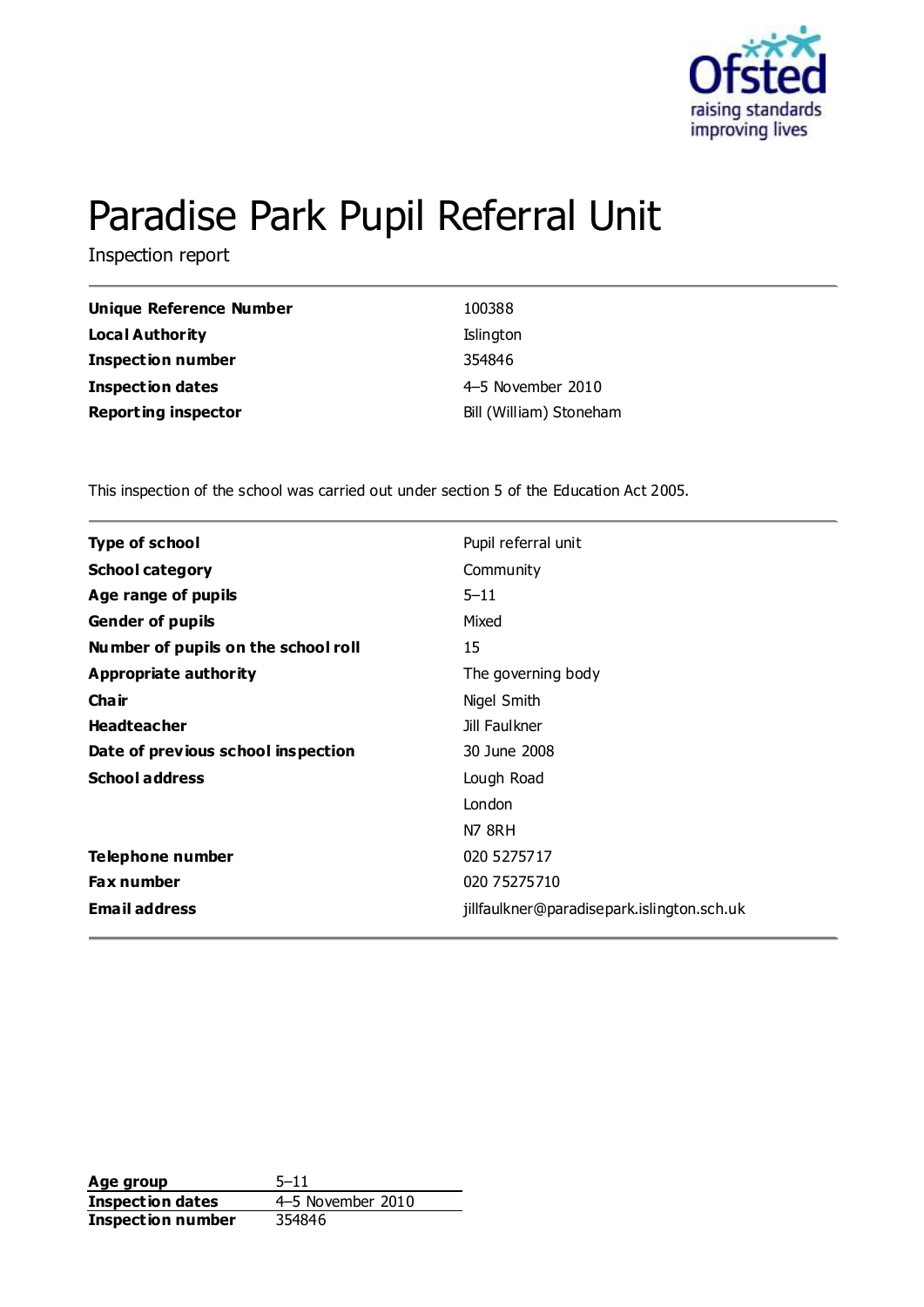The Office for Standards in Education, Children's Services and Skills (Ofsted) regulates and inspects to achieve excellence in the care of children and young people, and in education and skills for learners of all ages. It regulates and inspects childcare and children's social care, and inspects the Children and Family Court Advisory Support Service (Cafcass), schools, colleges, initial teacher training, work-based learning and skills training, adult and community learning, and education and training in prisons and other secure establishments. It assesses council children's services, and inspects services for looked after children, safeguarding and child protection.

Further copies of this report are obtainable from the school. Under the Education Act 2005, the school must provide a copy of this report free of charge to certain categories of people. A charge not exceeding the full cost of reproduction may be made for any other copies supplied.

If you would like a copy of this document in a different format, such as large print or Braille, please telephone 0300 1234 234, or email **[enquiries@ofsted.gov.uk](mailto:enquiries@ofsted.gov.uk)**.

You may copy all or parts of this document for non-commercial educational purposes, as long as you give details of the source and date of publication and do not alter the documentation in any way.

To receive regular email alerts about new publications, including survey reports and school inspection reports, please visit our website and go to 'Subscribe'.

Royal Exchange Buildings St Ann's Square Manchester M2 7LA T: 0300 1234 234 Textphone: 0161 618 8524 E: **[enquiries@ofsted.gov.uk](mailto:enquiries@ofsted.gov.uk)** W: **[www.ofsted.gov.uk](http://www.ofsted.gov.uk/)**

© Crown copyright 2010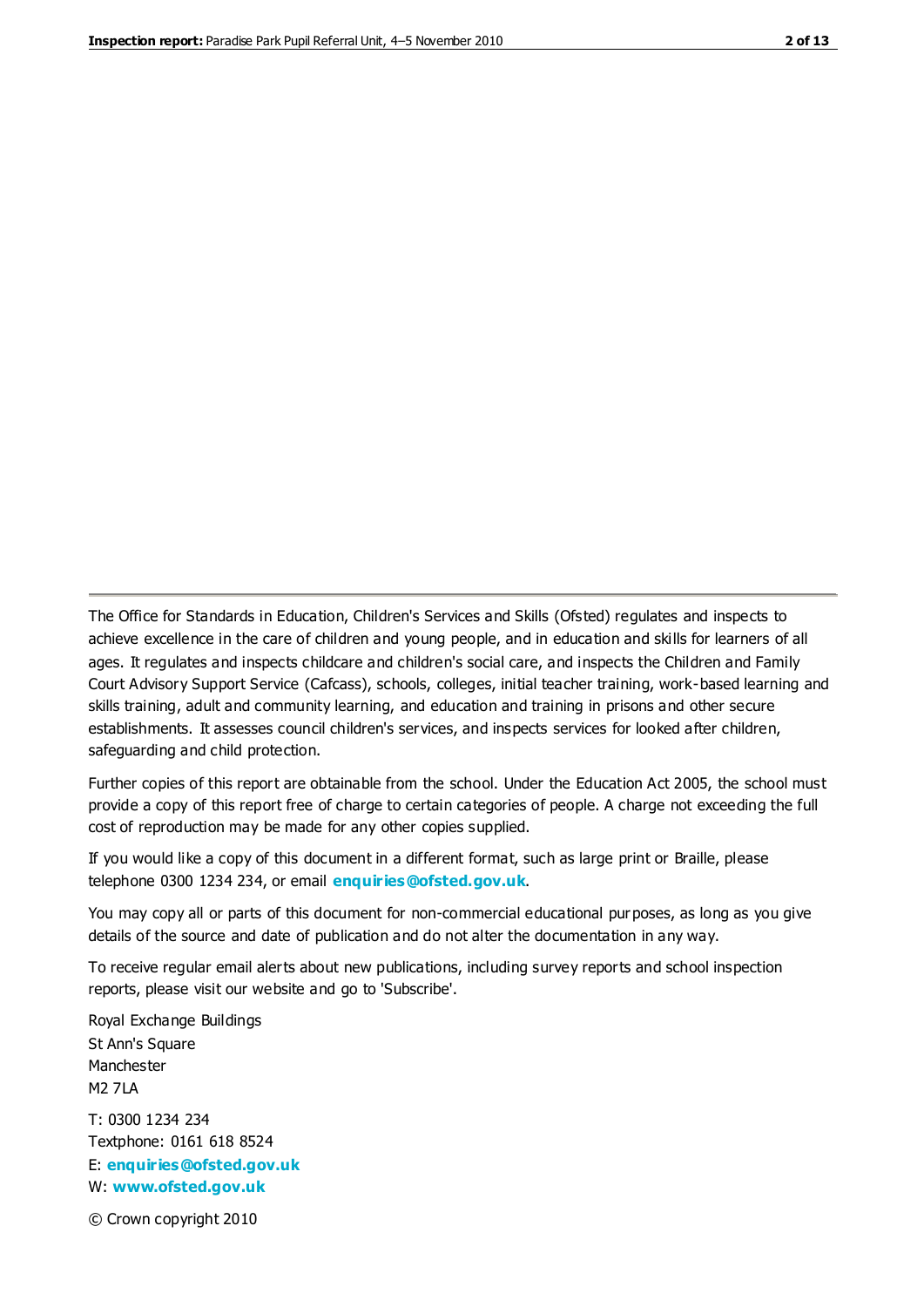# **Introduction**

This inspection was carried out by an additional inspector. Five lessons were seen which were taught by the service's two teachers and by staff from a nearby Premier League football club. In addition, meetings were held with members of the management committee, a small selection of parents, a selection of education partners, staff and groups of pupils. A wide range of documentation was scrutinised including the unit's development plan, self-review material, analysis of the attainment and progress of its pupils, records of lesson observations, policies, and six parental and carer questionnaires

The inspector reviewed many aspects of the service's work. It looked in detail at the following.

- What are the factors which affect the trends in attainment across the unit?
- How effective are the measures taken to improve attendance and behaviour?
- $\blacksquare$  How effectively does the curriculum provide for individual needs?

# **Information about the school**

The unit provides for pupils with complex needs, including behavioural, emotional and social needs. All have experienced a disrupted education and have either been permanently excluded or at risk of being excluded from mainstream school. Nearly all pupils have a statement of special educational needs and/or disability. There is a high turnover of pupils, which means the unit has to adapt on a regular basis to their challenging individual needs. At the time of the inspection, all the pupils attending the unit were boys. Half the pupils are of White British origin; most others are of Black or Black Caribbean heritage. All are known to be eligible  $\diamond$  for free school meals.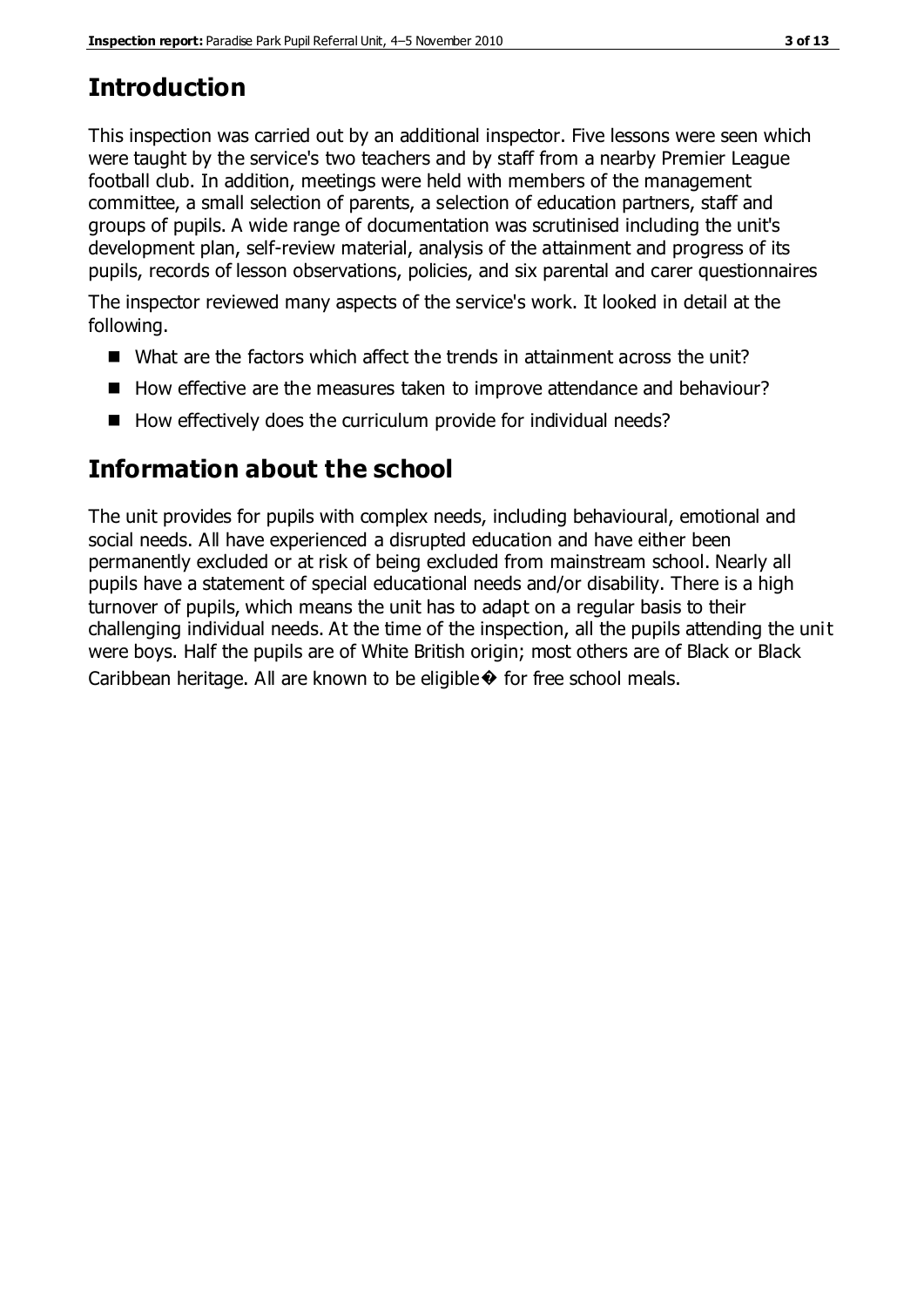**Inspection grades: 1 is outstanding, 2 is good, 3 is satisfactory, and 4 is inadequate** Please turn to the glossary for a description of the grades and inspection terms

# **Inspection judgements**

| Overall effectiveness: how good is the school? |  |  |  |
|------------------------------------------------|--|--|--|
|                                                |  |  |  |

#### **The school's capacity for sustained improvement 2**

### **Main findings**

Paradise Park PRU offers its pupils a good education. Some aspects of its work, including the care, guidance and support for pupils, its partnership work and the effectiveness of its work with parents and carers, are outstanding.

Most pupils join Paradise Park with exceedingly low levels of prior attainment, reflecting significant disturbances in their education. In these highly exceptional circumstances, the progress they make in their education and their social and emotional development is impressive. Most make at least good progress, with a minority making outstanding progress. By the time they leave the service, some pupils are working at the levels expected for their age. Outcomes for all pupils are in excess of what might be expected given their starting points; for some, they are significantly higher. The progress made by pupils illustrates the commitment and passion of the dedicated staff team.

Excellent partnerships with a wide variety of specialist agencies play an outstanding part in overcoming barriers to learning and accelerating pupils' progress. Pupils adopt safe lifestyles, they are encouraged to be healthy, and safeguarding arrangements are good, with thorough risk assessments undertaken so that pupils can participate in educational visits. Pupils' good progress reflects the quality of the good curriculum, especially the way it is personalised to meet their individual needs, and the unit's good work to promote equality of opportunity and tackle discrimination. For many, Paradise Park provides lifechanging experiences. Progress is accelerated by consistently good teaching. In most lessons observed, learning and progress were good and never less than satisfactory. The unit has done much to improve pupils' skills in literacy, numeracy, and information and communication technology (ICT).  $\blacklozenge$  Some students write confidently and cogently, and some are developing good ICT skills. Nevertheless, inconsistencies are evident, particularly in the way reading skills are promoted in lessons. Opportunities for the pupils to read either independently, or out aloud to an audience, are not always seized. On too many occasions, either the teacher, or another adult in the class, did the reading. This restricts the scope for the pupils to improve their own skills and understanding. In other respects, teachers set challenging and realistic targets for all pupils. The monitoring and assessment of the progress each individual pupil makes is an area where significant improvements have been made.  $\bullet$ 

� Since the previous inspection many other improvements are identifiable. The unit has a good record for reintegrating its pupils, a point that was well made by some local primary headteachers. Self-evaluation is good and is improving, especially now that a stronger and more focused management committee has been established. The quality of teaching and learning is monitored well and strengths in the care, guidance and support have been further enhanced. Partnership work is outstanding and makes a crucial contribution to

| 2 |
|---|
|   |
|   |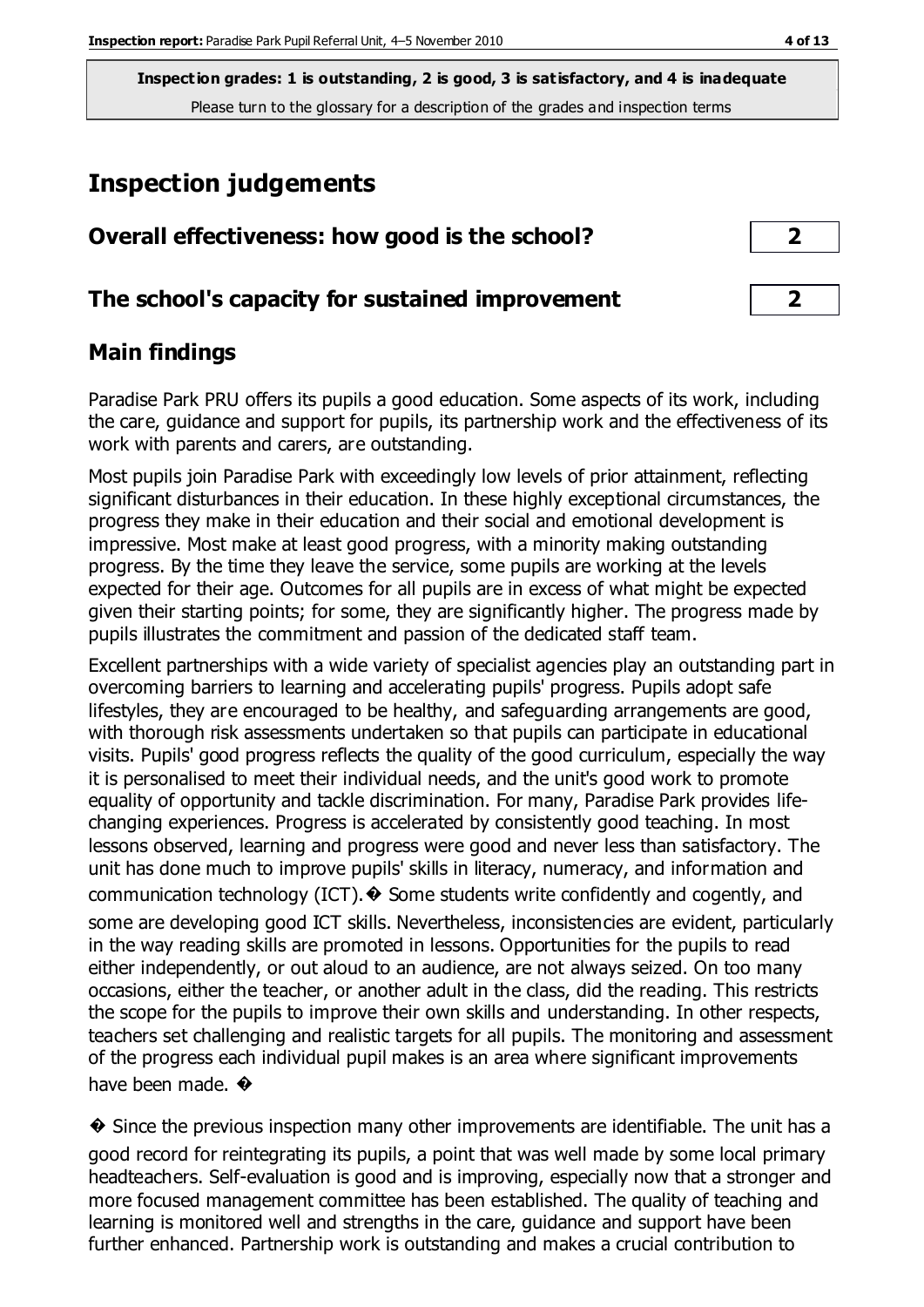**Inspection grades: 1 is outstanding, 2 is good, 3 is satisfactory, and 4 is inadequate** Please turn to the glossary for a description of the grades and inspection terms

academic and social outcomes, as well as providing scope for the pupils to enjoy their work and to experience new opportunities such as outdoor pursuits and visits to museums. The work with parents and carers, some of whom are struggling to come to terms with the profound social, emotional and behavioural issues faced by their children, is especially impressive. A track record of sustained improvement illustrates the ambition and drive of the good leadership team. There is a good capacity to improve further.

# **What does the school need to do to improve further?**

- $\blacksquare$  Further improve the pupils skills in literacy by:
	- boosting the pupils' confidence in reading by ensuring that every possible opportunity is taken for the pupils to read independently, or out aloud.

# **Outcomes for individuals and groups of pupils 2**



Pupils generally behave well. Isolated incidents of less good behaviour are handled confidently by staff. In lessons, pupils behave well and respond to the challenges set. Pupils from different ethnic groups all make consistently good progress because classrooms are settled, staff are prepared well, and the pupils respond favourably and usually enjoy the work that is set. One of the merits of the service is its success at reintegrating challenging pupils into mainstream education. There is good evidence that pupils who are reintegrated return with improved records of attainment and are better equipped emotionally and socially to cope with the demands of mainstream school.

Responsibility and enjoyment are actively encouraged. Through their school council, the pupils have a say in improvements and make a contribution to the wider community. A sensitive reward system encourages the pupils to behave well, but they are also given scope to reflect on their actions and how others might be affected. Teachers and teaching assistants operate well together to ensure that pupils enjoy their work and exercise responsibility. Pupils are encouraged to pursue healthy lifestyles. The free provision of fresh fruit is a significant bonus and the small outdoor area is used well for physical activity. The partnership with a local Premiership football club also offers very good opportunities for physical activity and developing healthy lives.

Considerable efforts are made to foster future economic well-being. Pupils' attendance at the unit is close to the national average. Their attendance rates are frequently significantly higher than those attained when they were in mainstream schools. Considerable attention is placed on fostering the pupils' skills in literacy, numeracy and ICT. Though reading merits more emphasis, given their low starting points, improvements are often significant, but attainment levels overall remain below average.

� Thoughtful work is done to ensure good spiritual, moral, social and cultural

development. The classroom displays of the pupils' views of their education and work on their diverse ethnic heritages were quite moving. Spiritual development is fostered through assemblies and the adjacent city farm. This is used well as a learning resource. It offers experiences that many children who live in densely populated urban areas are not usually able to enjoy.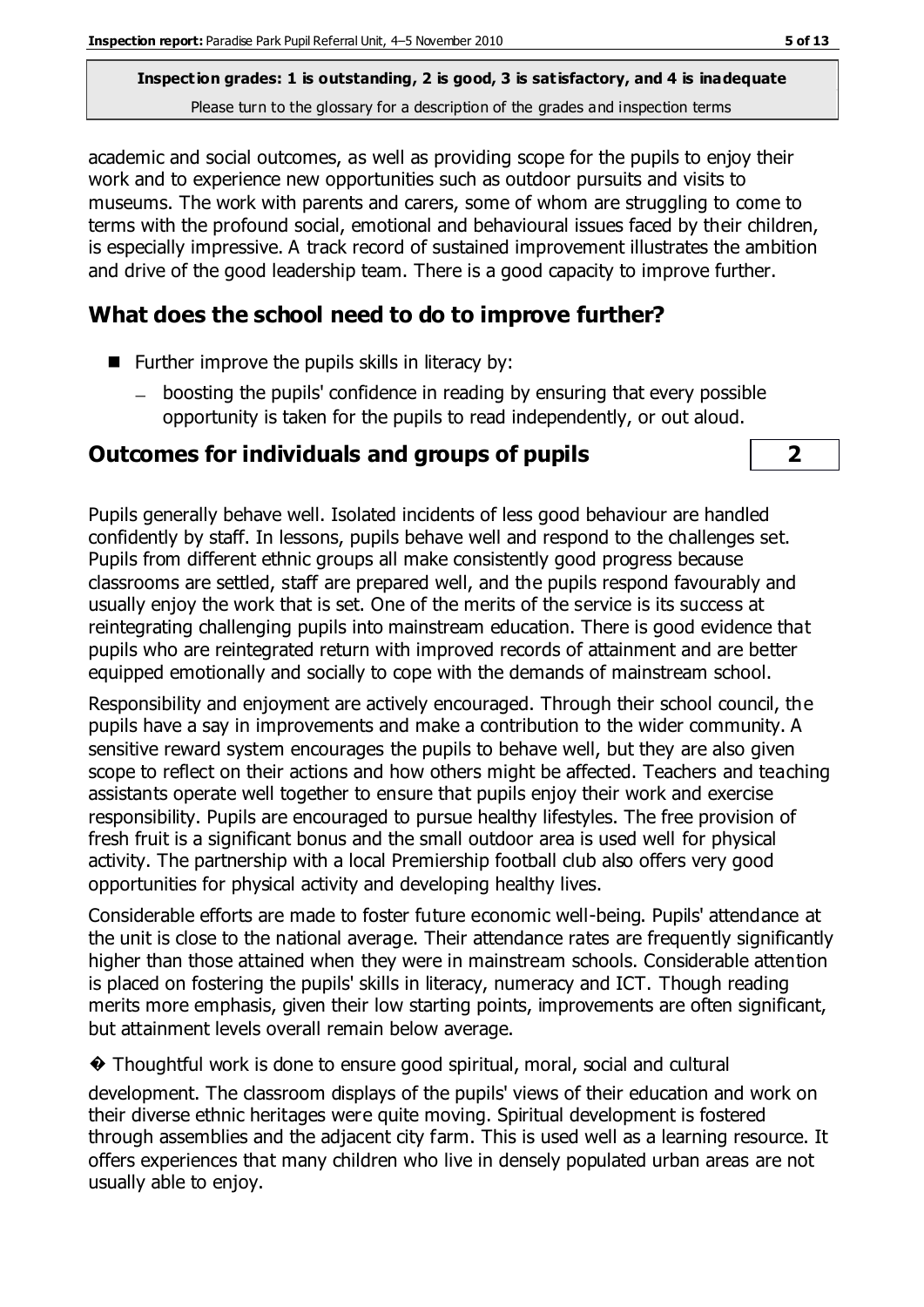**Inspection grades: 1 is outstanding, 2 is good, 3 is satisfactory, and 4 is inadequate**

Please turn to the glossary for a description of the grades and inspection terms

These are the grades for pupils' outcomes

| Pupils' achievement and the extent to which they enjoy their learning                                                     | $\overline{2}$ |
|---------------------------------------------------------------------------------------------------------------------------|----------------|
| Taking into account:<br>Pupils' attainment <sup>1</sup>                                                                   | 4              |
| The quality of pupils' learning and their progress                                                                        | $\overline{2}$ |
| The quality of learning for pupils with special educational needs and/or disabilities<br>and their progress               | $\overline{2}$ |
| The extent to which pupils feel safe                                                                                      | $\overline{2}$ |
| Pupils' behaviour                                                                                                         | $\overline{2}$ |
| The extent to which pupils adopt healthy lifestyles                                                                       | 2              |
| The extent to which pupils contribute to the school and wider community                                                   | $\mathbf{2}$   |
| The extent to which pupils develop workplace and other skills that will contribute to<br>their future economic well-being | 3              |
| Taking into account:<br>Pupils' attendance <sup>1</sup>                                                                   | 3              |
| The extent of pupils' spiritual, moral, social and cultural development                                                   | 2              |

<sup>1</sup> The grades for attainment and attendance are: 1 is high; 2 is above average; 3 is broadly average; and 4 is low

## **How effective is the provision?**

Lessons are interesting and succeed in engaging and motivating the pupils. Learning is good because lessons are consistently well taught by staff with good subject knowledge. The working relationships between staff and pupils are good. Good learning is further promoted through activities that are very well planned to meet pupils' individual needs. This was well illustrated in some of the one-to-one tuition that was observed. In one such English session for example, one boy made impressive strides in his understanding of sentence construction. In a similar session, another pupil was able to differentiate between the use of formal and informal speech and give examples. On the rare occasions where the pace of learning is slower and effectiveness is lessened, it is because the teacher, or a support worker, endeavours to do too much of the work for the pupils. The lessons observed during the inspection featured mainly good learning because of the challenges set and the high expectations.

The curriculum is good. Pupils enjoy following programmes that have been carefully structured to meet their individual requirements and curriculum innovation has contributed to improved attainment. This is illustrated by the partnership with a Premiership football club and a strong extra-curricular programme. The former ensures that the pupils have access to good-quality sports teaching. The latter provides exciting experiences that the youngsters might otherwise never experience, including outdoor pursuits, museum visits and even pleasures as simple as a visit to the seaside.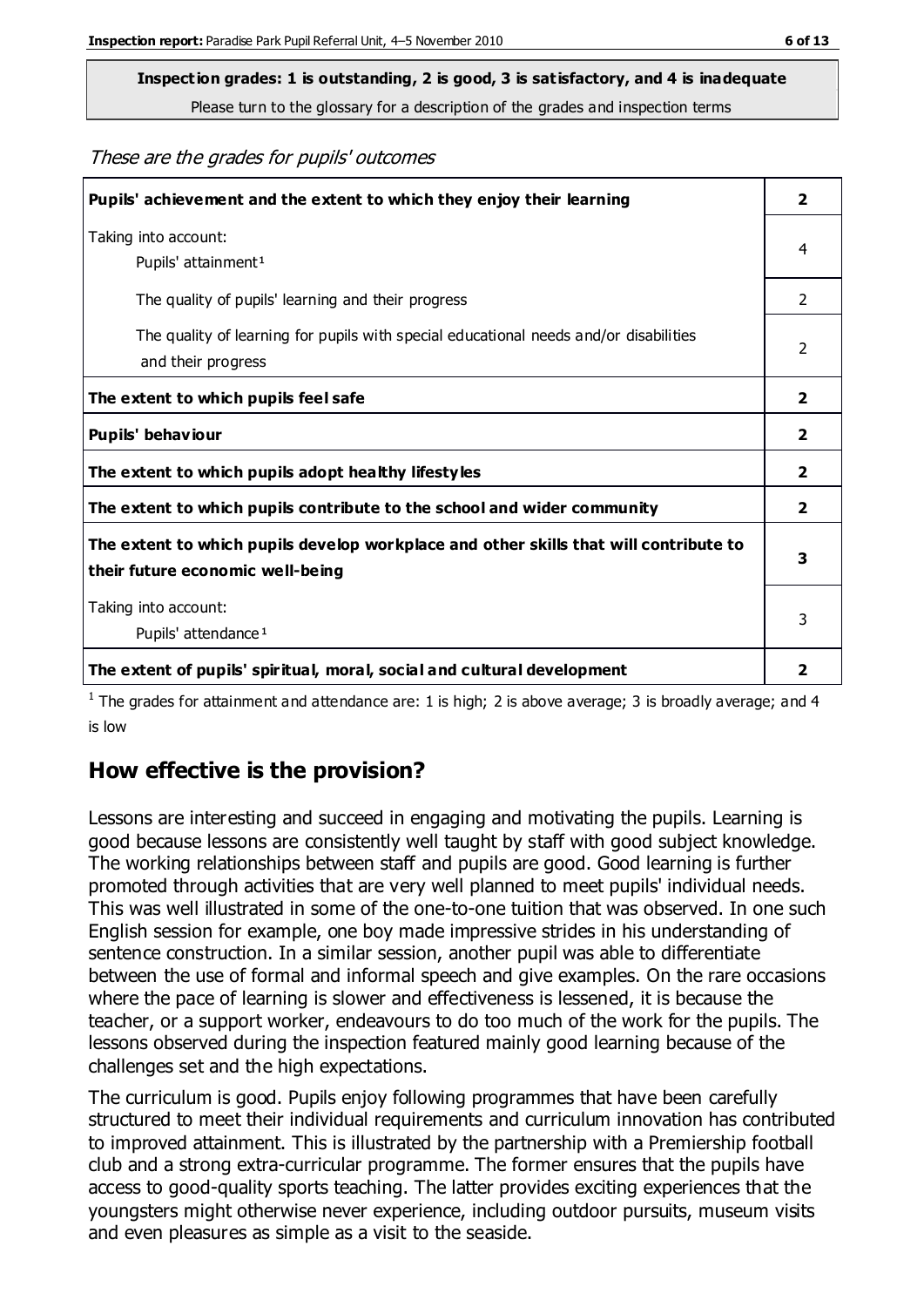#### **Inspection grades: 1 is outstanding, 2 is good, 3 is satisfactory, and 4 is inadequate** Please turn to the glossary for a description of the grades and inspection terms

Paradise Park provides an outstanding, caring and supportive environment. There are excellent trusting relationships with parents and carers. The individual needs of all pupils are paramount. Families and carers, even from difficult-to-reach groups, are fully involved in their child's education and care. Its outstanding work with an array of agencies greatly enhances the pupils' learning, confidence and social well-being. As one parent commented: 'Without Paradise Park I don't know what would have happened to my son. All the staff deserve medals.'

These are the grades for the quality of provision

| The quality of teaching                                                                                    |  |
|------------------------------------------------------------------------------------------------------------|--|
| Taking into account:<br>The use of assessment to support learning                                          |  |
| The extent to which the curriculum meets pupils' needs, including, where relevant,<br>through partnerships |  |
| The effectiveness of care, guidance and support                                                            |  |

## **How effective are leadership and management?**

The passionate and determined leadership of the headteacher, plus the committed and dedicated support of all staff, results in a clear focus on successfully driving improvement. Leaders and managers at all levels, including the good management committee, are ambitious for success and fully committed and involved in securing improvements. The beneficial working partnerships with many agencies help to secure good, individualised programmes for education and social care, and successfully promote good learning and personal development.

Safeguarding procedures are good. Appropriate risk assessments are applied and all appropriate policies are in place and monitored. There is a keen determination to ensure that the pupils enjoy an appropriate education in a safe setting. Pupils make good progress because the management of teaching and learning has a good focus on raising attainment. An emphasis on respect, rights, boosting confidence, self-esteem and encouraging responsibility underpins much of its work. This makes a good contribution to the promotion of equality and tackling discrimination. Good efforts have been made to promote community cohesion. The pupils make a good contribution to their own community and their support for the adjacent city farm improves their awareness of their local environment. Though the unit is very small, some enterprising work is done to raise cultural awareness and the pupils are encouraged to reflect on their own identities.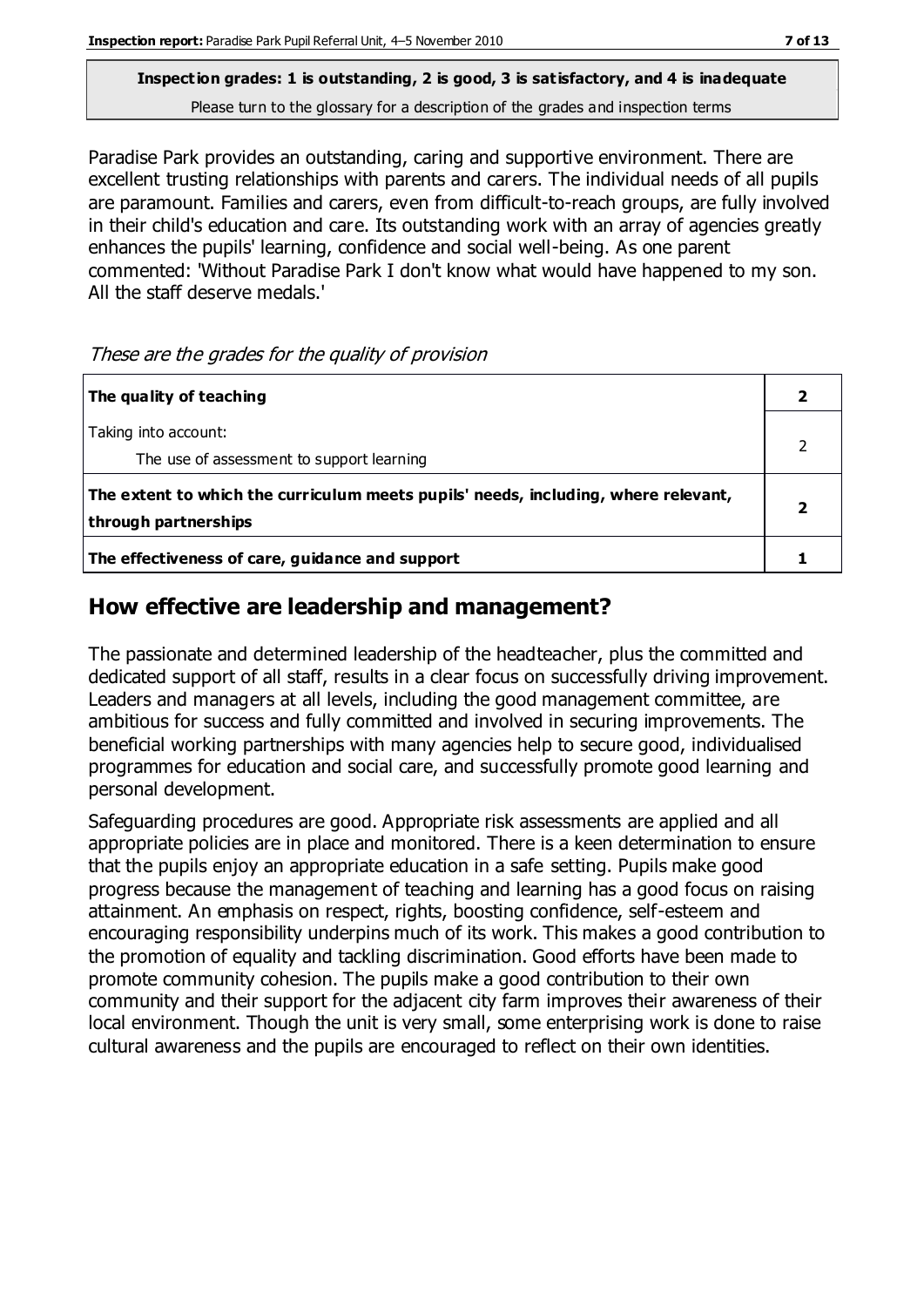**Inspection grades: 1 is outstanding, 2 is good, 3 is satisfactory, and 4 is inadequate**

Please turn to the glossary for a description of the grades and inspection terms

These are the grades for leadership and management

| The effectiveness of leadership and management in embedding ambition and driving<br><b>improvement</b>                                                           |                         |
|------------------------------------------------------------------------------------------------------------------------------------------------------------------|-------------------------|
| Taking into account:<br>The leadership and management of teaching and learning                                                                                   | 2                       |
| The effectiveness of the governing body in challenging and supporting the<br>school so that weaknesses are tackled decisively and statutory responsibilities met | 2                       |
| The effectiveness of the school's engagement with parents and carers                                                                                             | 1                       |
| The effectiveness of partnerships in promoting learning and well-being                                                                                           | 1                       |
| The effectiveness with which the school promotes equality of opportunity and tackles<br>discrimination                                                           | $\overline{\mathbf{2}}$ |
| The effectiveness of safeguarding procedures                                                                                                                     | $\mathbf{2}$            |
| The effectiveness with which the school promotes community cohesion                                                                                              | $\overline{2}$          |
| The effectiveness with which the school deploys resources to achieve value for money                                                                             | 2                       |

### **Views of parents and carers**

Six parents and carers replied to the inspection questionnaire and some former parents were consulted during the inspection. As the table below shows, all replies were overwhelmingly positive. The service also offered evidence of its own work in canvassing the views of parents and carers. The results again pointed to extremely high levels of satisfaction.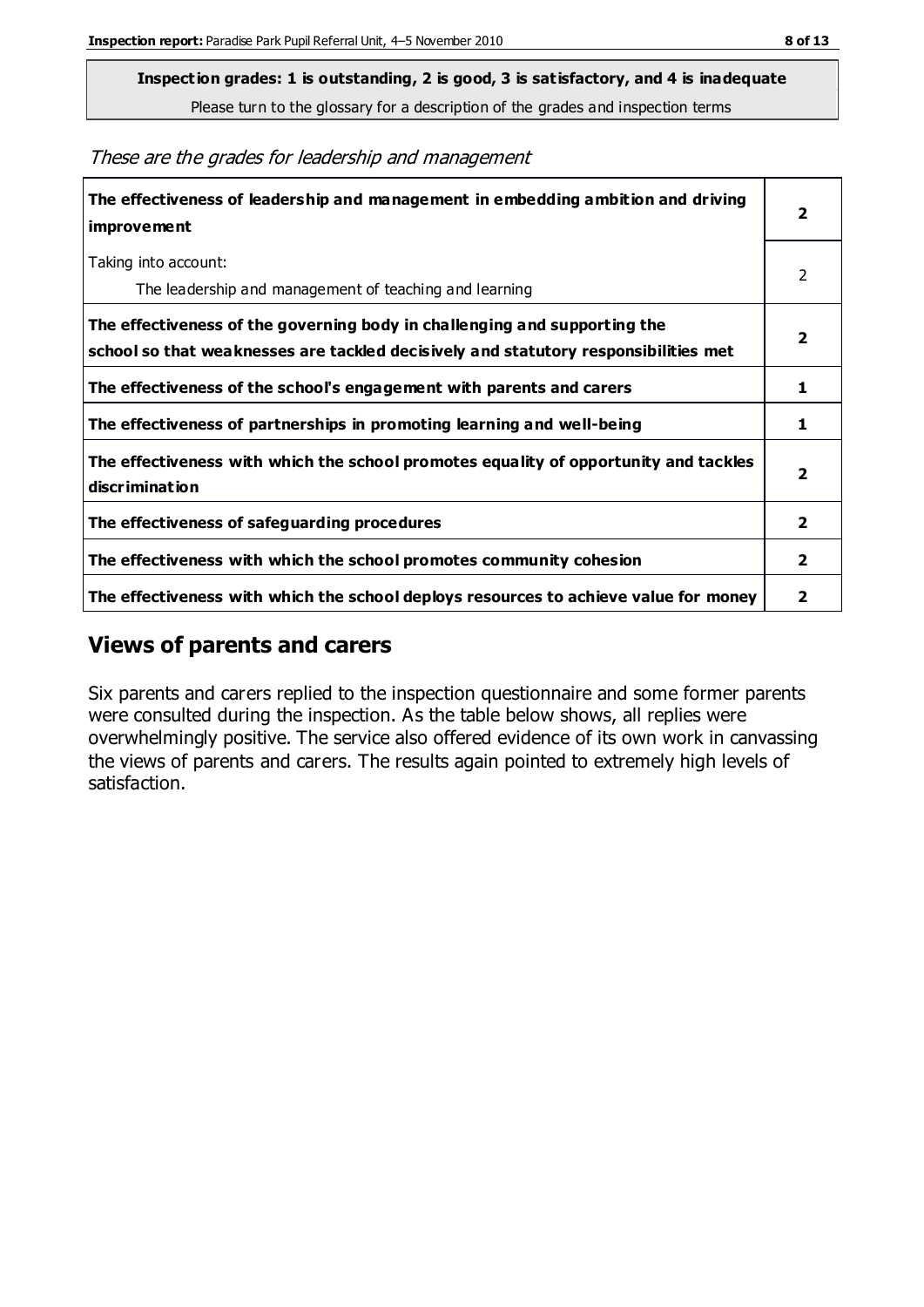#### **Responses from parents and carers to Ofsted's questionnaire**

Ofsted invited all the registered parents and carers of pupils registered at Paradise Park Pupil Referral Unit to complete a questionnaire about their views of the school.

In the questionnaire, parents and carers were asked to record how strongly they agreed with 13 statements about the school.

The inspector received six completed questionnaires by the end of the on-site inspection. In total, there are 15 pupils registered at the school.

| <b>Statements</b>                                                                                                                                                                                                                                       | <b>Strongly</b><br>agree |               | <b>Agree</b>   |               | <b>Disagree</b> |               | <b>Strongly</b><br>disagree |               |
|---------------------------------------------------------------------------------------------------------------------------------------------------------------------------------------------------------------------------------------------------------|--------------------------|---------------|----------------|---------------|-----------------|---------------|-----------------------------|---------------|
|                                                                                                                                                                                                                                                         | <b>Total</b>             | $\frac{1}{2}$ | <b>Total</b>   | $\frac{1}{2}$ | <b>Total</b>    | $\frac{1}{2}$ | <b>Total</b>                | $\frac{1}{2}$ |
| My child enjoys school                                                                                                                                                                                                                                  | 3                        | 50            | 3              | 50            | $\pmb{0}$       | $\mathbf 0$   | $\mathbf 0$                 | $\mathbf 0$   |
| The school keeps my child<br>safe                                                                                                                                                                                                                       | $\overline{4}$           | 67            | $\overline{2}$ | 33            | $\mathbf 0$     | $\mathbf 0$   | $\mathbf 0$                 | $\mathbf 0$   |
| My school informs me about<br>my child's progress                                                                                                                                                                                                       | $\overline{4}$           | 67            | $\overline{2}$ | 33            | 0               | $\mathbf 0$   | $\mathbf 0$                 | $\mathbf 0$   |
| My child is making enough<br>progress at this school                                                                                                                                                                                                    | $\mathbf 1$              | 17            | 5              | 83            | 0               | $\mathbf 0$   | $\mathbf 0$                 | $\mathbf 0$   |
| The teaching is good at this<br>school                                                                                                                                                                                                                  | 3                        | 50            | 3              | 50            | $\mathbf 0$     | $\mathbf 0$   | $\mathbf 0$                 | $\mathbf 0$   |
| The school helps me to<br>support my child's learning                                                                                                                                                                                                   | $\overline{2}$           | 33            | 4              | 67            | 0               | $\mathbf 0$   | $\mathbf 0$                 | $\mathbf 0$   |
| The school helps my child to<br>have a healthy lifestyle                                                                                                                                                                                                | 3                        | 50            | 3              | 50            | 0               | $\mathbf 0$   | $\mathbf 0$                 | $\mathbf 0$   |
| The school makes sure that<br>my child is well prepared for<br>the future (for example<br>changing year group,<br>changing school, and for<br>children who are finishing<br>school, entering further or<br>higher education, or entering<br>employment) | $\overline{2}$           | 33            | 4              | 67            | $\mathbf 0$     | $\mathbf 0$   | $\mathbf 0$                 | $\mathbf 0$   |
| The school meets my child's<br>particular needs                                                                                                                                                                                                         | 3                        | 50            | 3              | 50            | $\pmb{0}$       | $\mathbf 0$   | $\mathbf 0$                 | $\mathbf 0$   |
| The school deals effectively<br>with unacceptable behaviour                                                                                                                                                                                             | $\overline{4}$           | 67            | $\overline{2}$ | 33            | 0               | $\mathbf 0$   | $\mathbf 0$                 | $\pmb{0}$     |
| The school takes account of<br>my suggestions and concerns                                                                                                                                                                                              | 1                        | 17            | 5              | 83            | $\Omega$        | $\Omega$      | $\Omega$                    | 0             |
| The school is led and<br>managed effectively                                                                                                                                                                                                            | 3                        | 50            | 3              | 50            | $\mathbf 0$     | $\mathbf 0$   | $\mathbf 0$                 | $\mathbf 0$   |
| Overall, I am happy with my<br>child's experience at this<br>school                                                                                                                                                                                     | $\overline{2}$           | 33            | $\overline{4}$ | 67            | $\pmb{0}$       | $\mathbf 0$   | $\mathbf 0$                 | $\mathbf 0$   |

The table above summarises the responses that parents and carers made to each statement. The percentages indicate the proportion of parents and carers giving that response out of the total number of completed questionnaires. Where one or more parents and carers chose not to answer a particular question, the percentages will not add up to 100%.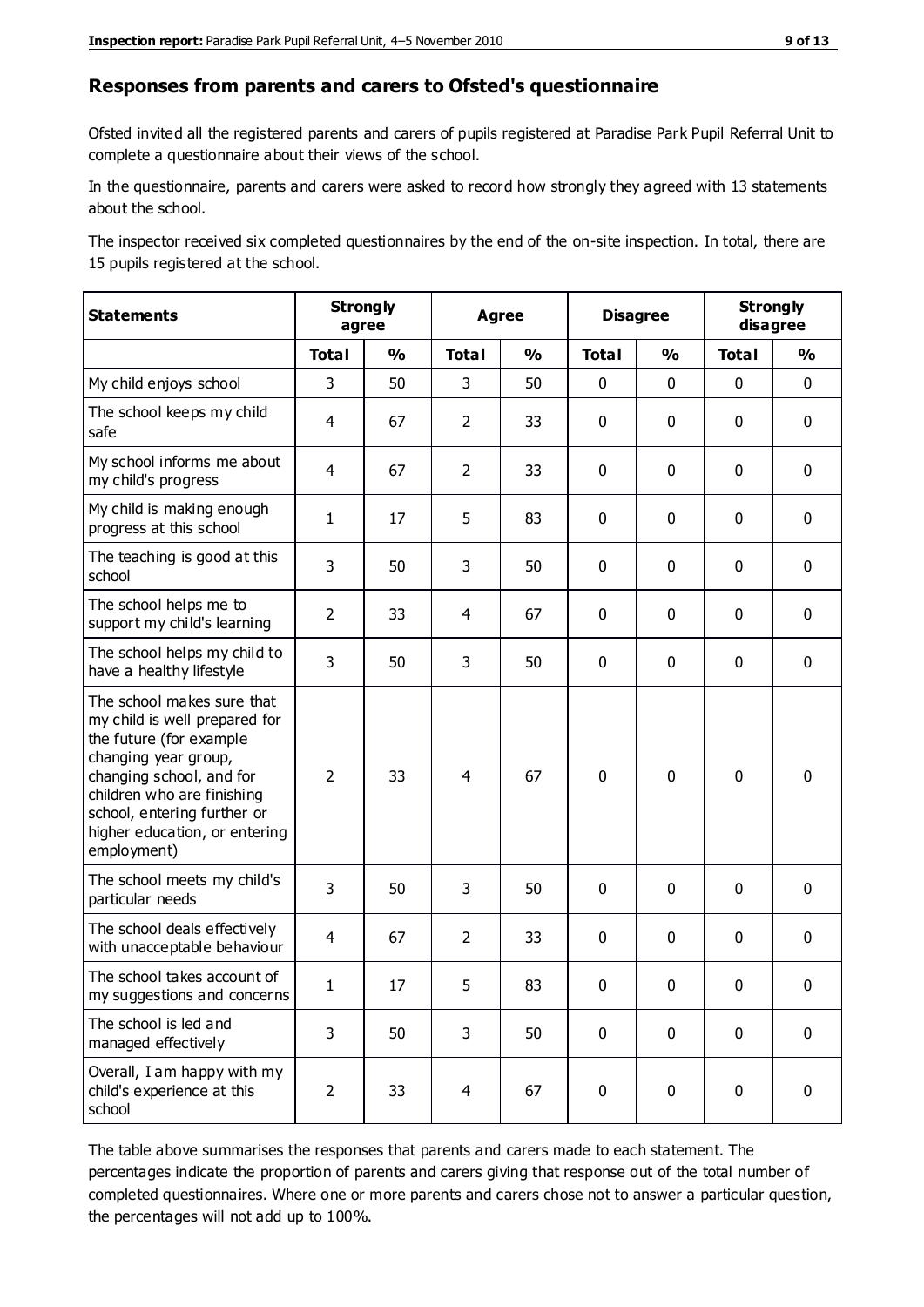# **Glossary**

| Grade   | <b>Judgement</b> | <b>Description</b>                                                                                                                                                                                                            |
|---------|------------------|-------------------------------------------------------------------------------------------------------------------------------------------------------------------------------------------------------------------------------|
| Grade 1 | Outstanding      | These features are highly effective. An outstanding school<br>provides exceptionally well for all its pupils' needs.                                                                                                          |
| Grade 2 | Good             | These are very positive features of a school. A school that<br>is good is serving its pupils well.                                                                                                                            |
| Grade 3 | Satisfactory     | These features are of reasonable quality. A satisfactory<br>school is providing adequately for its pupils.                                                                                                                    |
| Grade 4 | Inadequate       | These features are not of an acceptable standard. An<br>inadequate school needs to make significant improvement<br>in order to meet the needs of its pupils. Ofsted inspectors<br>will make further visits until it improves. |

### **What inspection judgements mean**

### **Overall effectiveness of schools**

|                       | Overall effectiveness judgement (percentage of schools) |      |                     |                   |
|-----------------------|---------------------------------------------------------|------|---------------------|-------------------|
| <b>Type of school</b> | <b>Outstanding</b>                                      | Good | <b>Satisfactory</b> | <b>Inadequate</b> |
| Nursery schools       | 58                                                      | 36   | 4                   | 2                 |
| Primary schools       | 8                                                       | 43   | 40                  | 9                 |
| Secondary schools     | 10                                                      | 35   | 42                  | 13                |
| Sixth forms           | 13                                                      | 39   | 45                  | 3                 |
| Special schools       | 33                                                      | 42   | 20                  | 4                 |
| Pupil referral units  | 18                                                      | 40   | 29                  | 12                |
| All schools           | 11                                                      | 42   | 38                  | 9                 |

New school inspection arrangements were introduced on 1 September 2009. This means that inspectors now make some additional judgements that were not made previously.

The data in the table above are for the period 1 September 2009 to 31 March 2010 and are the most recently published data available (see **[www.ofsted.gov.uk](http://www.ofsted.gov.uk/)**). Please note that the sample of schools inspected during the autumn and spring terms 2009/10 was not representative of all schools nationally, as weaker schools are inspected more frequently than good or outstanding schools.

Percentages are rounded and do not always add exactly to 100. Secondary school figures include those that have sixth forms, and sixth form figures include only the data specifically for sixth form inspection judgements.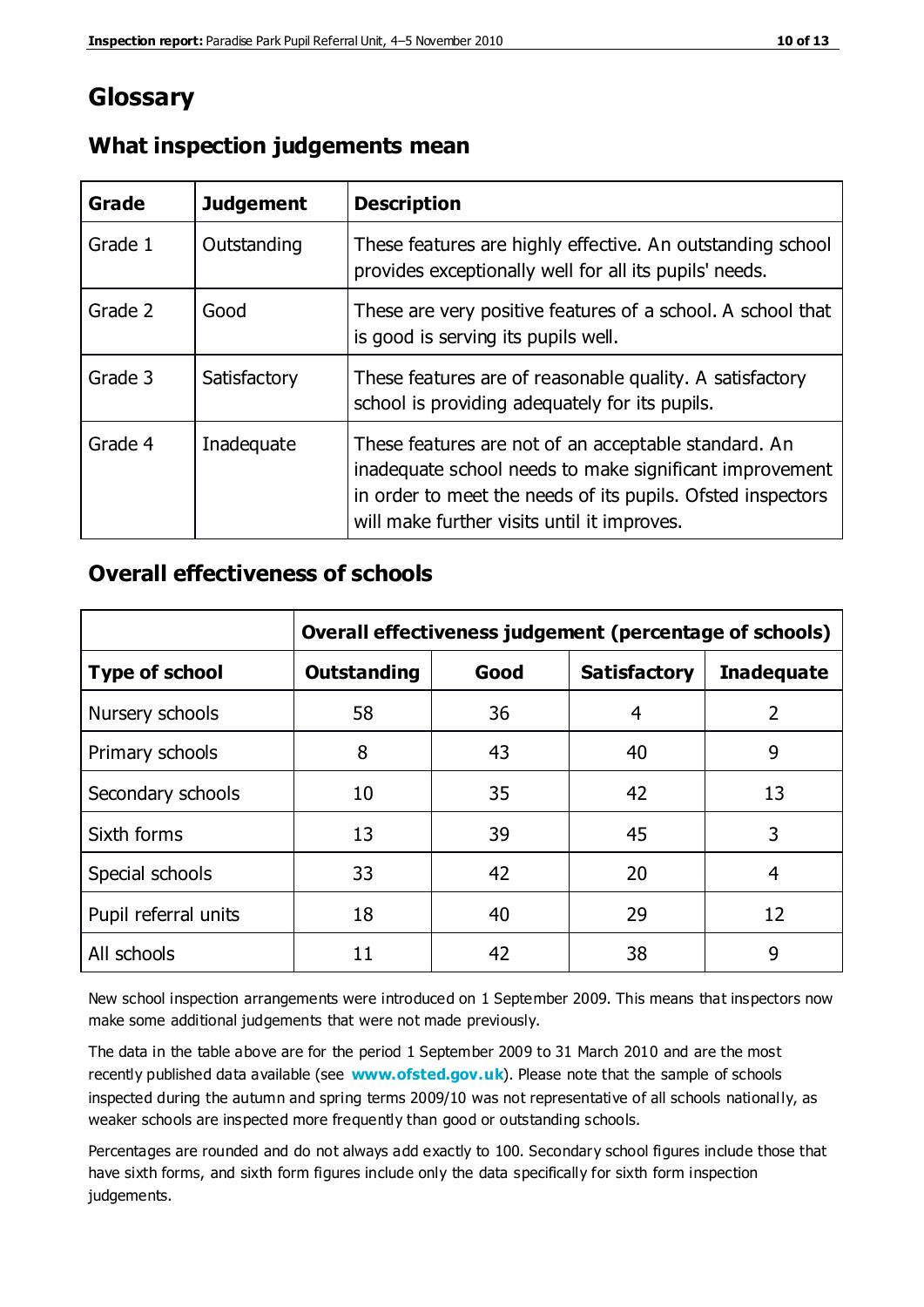# **Common terminology used by inspectors**

| Achievement:               | the progress and success of a pupil in their learning,<br>development or training.                                                                                                                                                          |
|----------------------------|---------------------------------------------------------------------------------------------------------------------------------------------------------------------------------------------------------------------------------------------|
| Attainment:                | the standard of the pupils' work shown by test and<br>examination results and in lessons.                                                                                                                                                   |
| Capacity to improve:       | the proven ability of the school to continue<br>improving. Inspectors base this judgement on what<br>the school has accomplished so far and on the quality<br>of its systems to maintain improvement.                                       |
| Leadership and management: | the contribution of all the staff with responsibilities,<br>not just the headteacher, to identifying priorities,<br>directing and motivating staff and running the school.                                                                  |
| Learning:                  | how well pupils acquire knowledge, develop their<br>understanding, learn and practise skills and are<br>developing their competence as learners.                                                                                            |
| Overall effectiveness:     | inspectors form a judgement on a school's overall<br>effectiveness based on the findings from their<br>inspection of the school. The following judgements,<br>in particular, influence what the overall effectiveness<br>judgement will be. |
|                            | The school's capacity for sustained<br>improvement.                                                                                                                                                                                         |
|                            | Outcomes for individuals and groups of pupils.                                                                                                                                                                                              |
|                            | The quality of teaching.                                                                                                                                                                                                                    |
|                            | The extent to which the curriculum meets<br>pupils' needs, including, where relevant,<br>through partnerships.                                                                                                                              |
|                            | The effectiveness of care, guidance and<br>support.                                                                                                                                                                                         |
| Progress:                  | the rate at which pupils are learning in lessons and<br>over longer periods of time. It is often measured by<br>comparing the pupils' attainment at the end of a key                                                                        |

stage with their attainment when they started.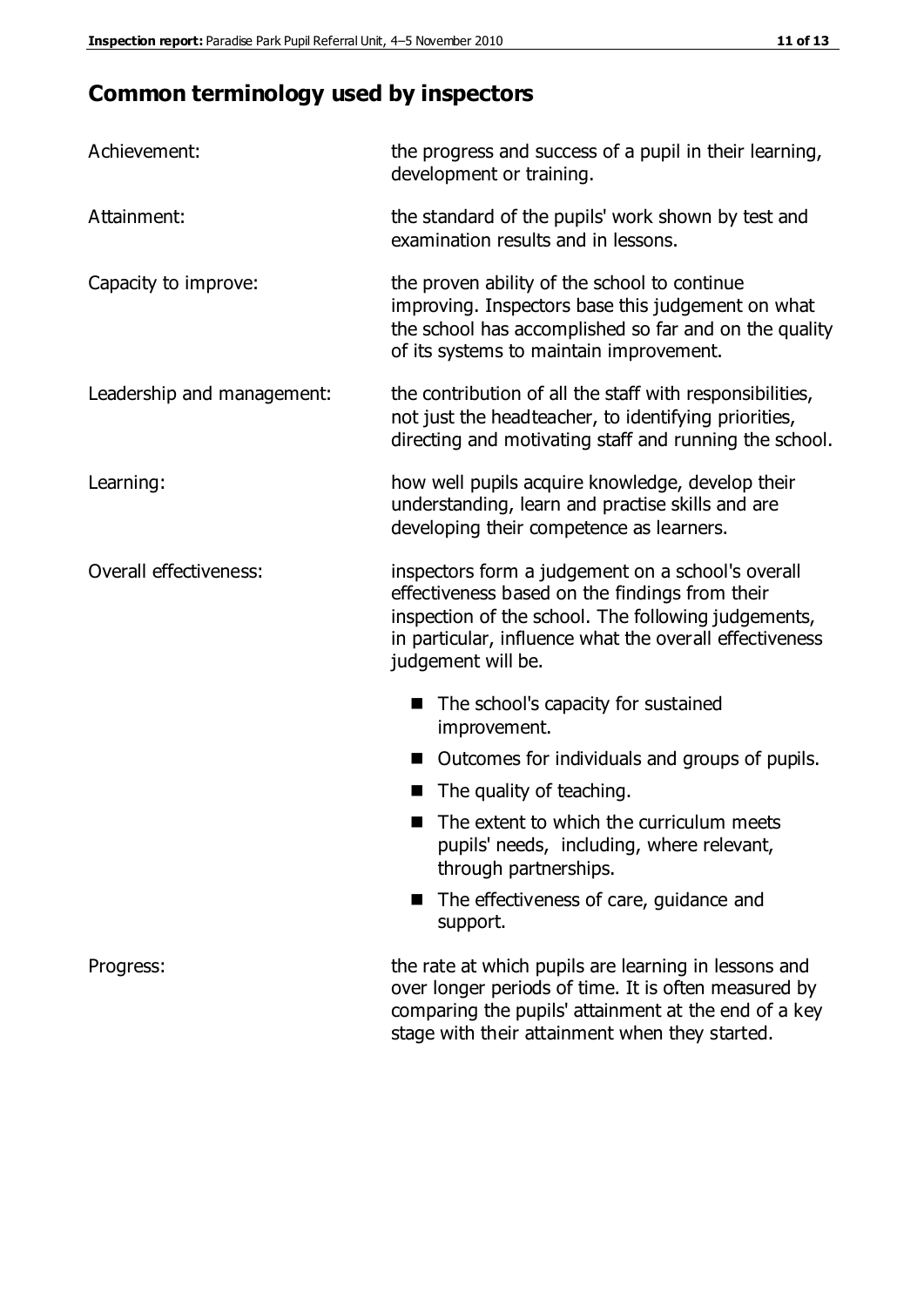#### **This letter is provided for the school, parents and carers to share with their children. It describes Ofsted's main findings from the inspection of their school.**

9 November

#### Dear Pupils

#### **Inspection of Paradise Park Pupil Referral Unit**

You may remember my recent visit to see you at work. Thank you for making me so welcome. I have fond memories of meeting and talking with you and seeing your work. I am impressed with what you are doing. You told me about the quality education you receive and I am pleased to say that I agree with you. The education you receive is good. You make good strides in your learning and personal development. The staff help you to do this. You help by adopting positive attitudes and by your usually good behaviour in class. You could help even further by ensuring that your behaviour out of lessons is as a good as when you are in your classes.

Your progress is good because all of your staff are committed to helping you improve. You are well taught, you have a good and exciting curriculum, and the care, guidance and support provided are outstanding.

I have made one significant suggestion for improvement. I was pleased to see the progress you are making in English, and in your numeracy work and your use of computers, but I would like to have seen more of you read. I have asked your staff to ensure that you are now all given more opportunities to develop your skills in reading.

Thank you again for making me so welcome. I know many of you were excited about Bonfire Night. I hope you had a chance to see some good firework displays and that you all remained safe. I enjoyed meeting you and would like to wish you every success in your work.

Yours sincerely

Bill Stoneham Lead inspector